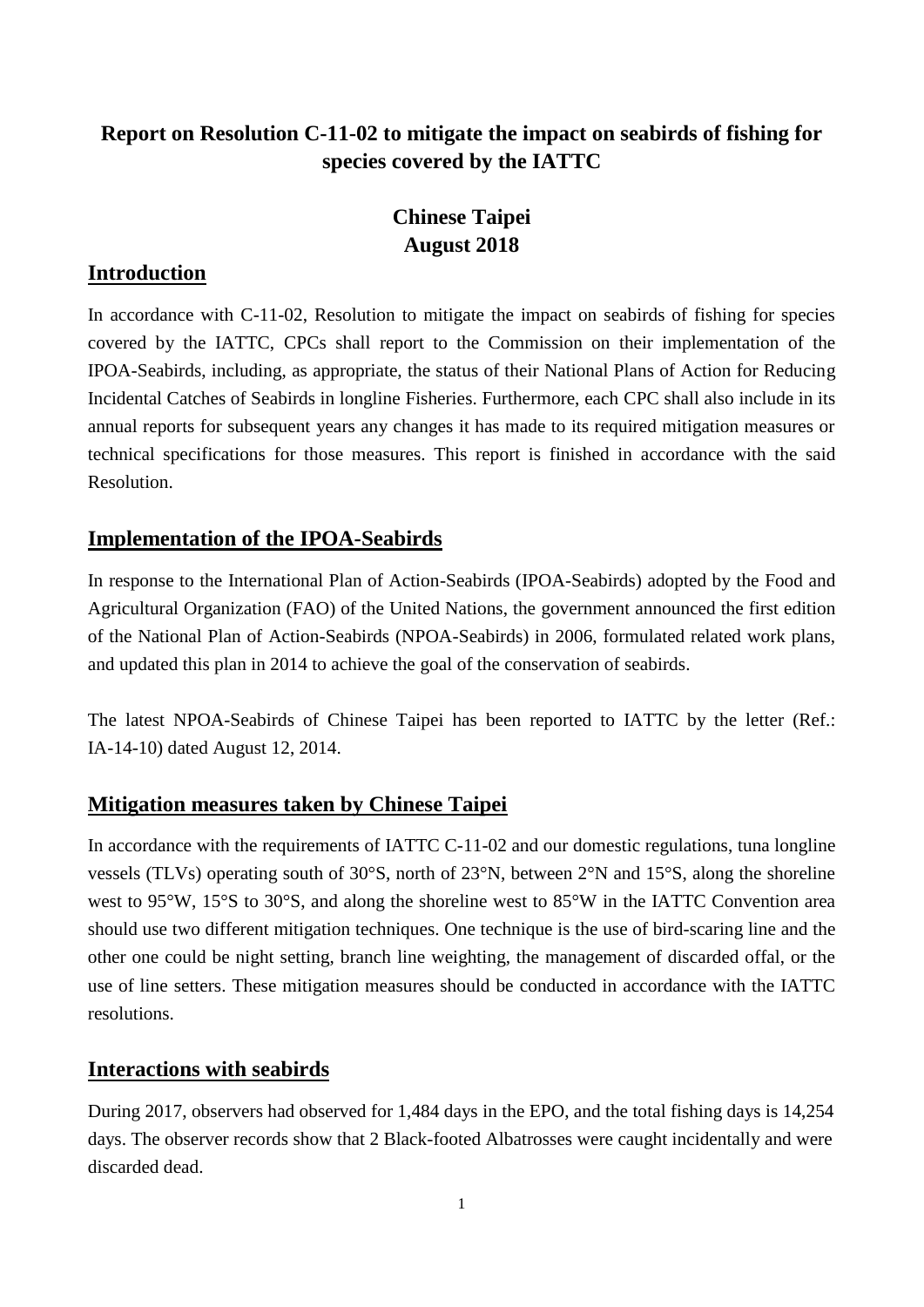Attachment: Distribution of the caught sea birds in EPO

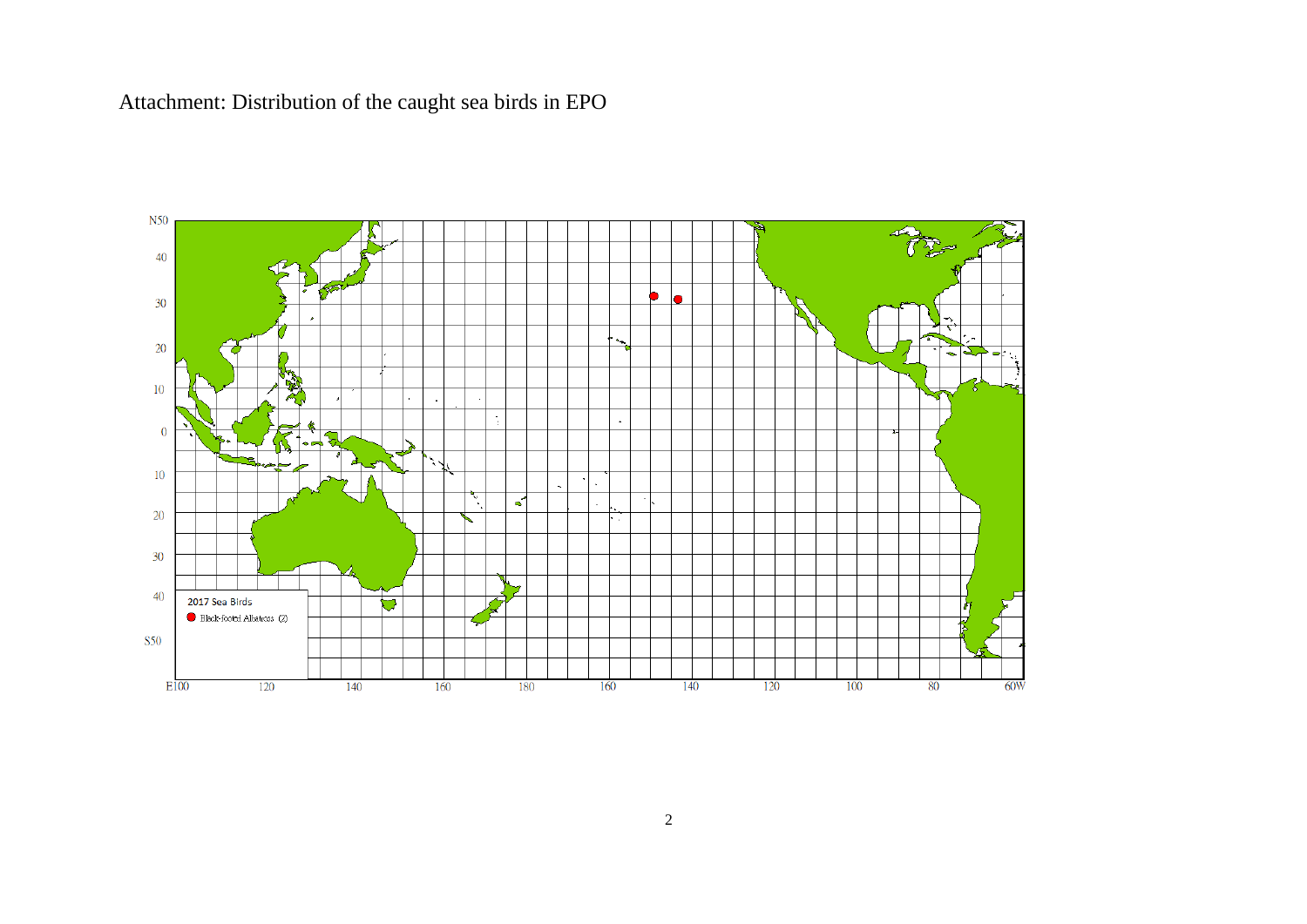# **Report on Resolution C-11-02 to mitigate the impact on seabirds of fishing for species covered by the IATTC**

# **Chinese Taipei August 2017**

### **Introduction**

In accordance with C-11-02, Resolution to mitigate the impact on seabirds of fishing for species covered by the IATTC, CPCs shall report to the Commission on their implementation of the IPOA-Seabirds, including, as appropriate, the status of their National Plans of Action for Reducing Incidental Catches of Seabirds in longline Fisheries. Furthermore, each CPC shall also include in its annual reports for subsequent years any changes it has made to its required mitigation measures or technical specifications for those measures. This report is written in accordance with the said Resolution.

## **Implementation of the IPOA-Seabirds**

In response to the International Plan of Action-Seabirds (IPOA-Seabirds) adopted by the Food and Agricultural Organization (FAO) of the United Nations, the government announced the first edition of the National Plan of Action-Seabirds (NPOA-Seabirds) in 2006, formulated related work plans, and updated this plan in 2014 to achieve the goal of the conservation of seabirds.

The latest NPOA-Seabirds of Chinese Taipei has been reported to IATTC by the letter (Ref.: IA-14-10) dated August 12, 2014.

### **Mitigation measures taken by Chinese Taipei**

In accordance with the requirements of IATTC C-11-02 and our domestic regulations, tuna longline vessels (TLVs) operating south of 30°S, north of 23°N, between 2°N and 15°S, along the shoreline west to 95°W, 15°S to 30°S, and along the shoreline west to 85°W in the IATTC Convention area should use two different mitigation techniques. One technique is the use of bird-scaring line and the other one could be night setting, branchline weighting, the management of discarded offal, or the use of line setters. These mitigation measures should be conducted in accordance with the IATTC resolutions.

### **Interactions with seabirds**

During 2016, observers had observed for 875 days in the EPO, and the total fishing days is 11,815 days. The observer records are as follows: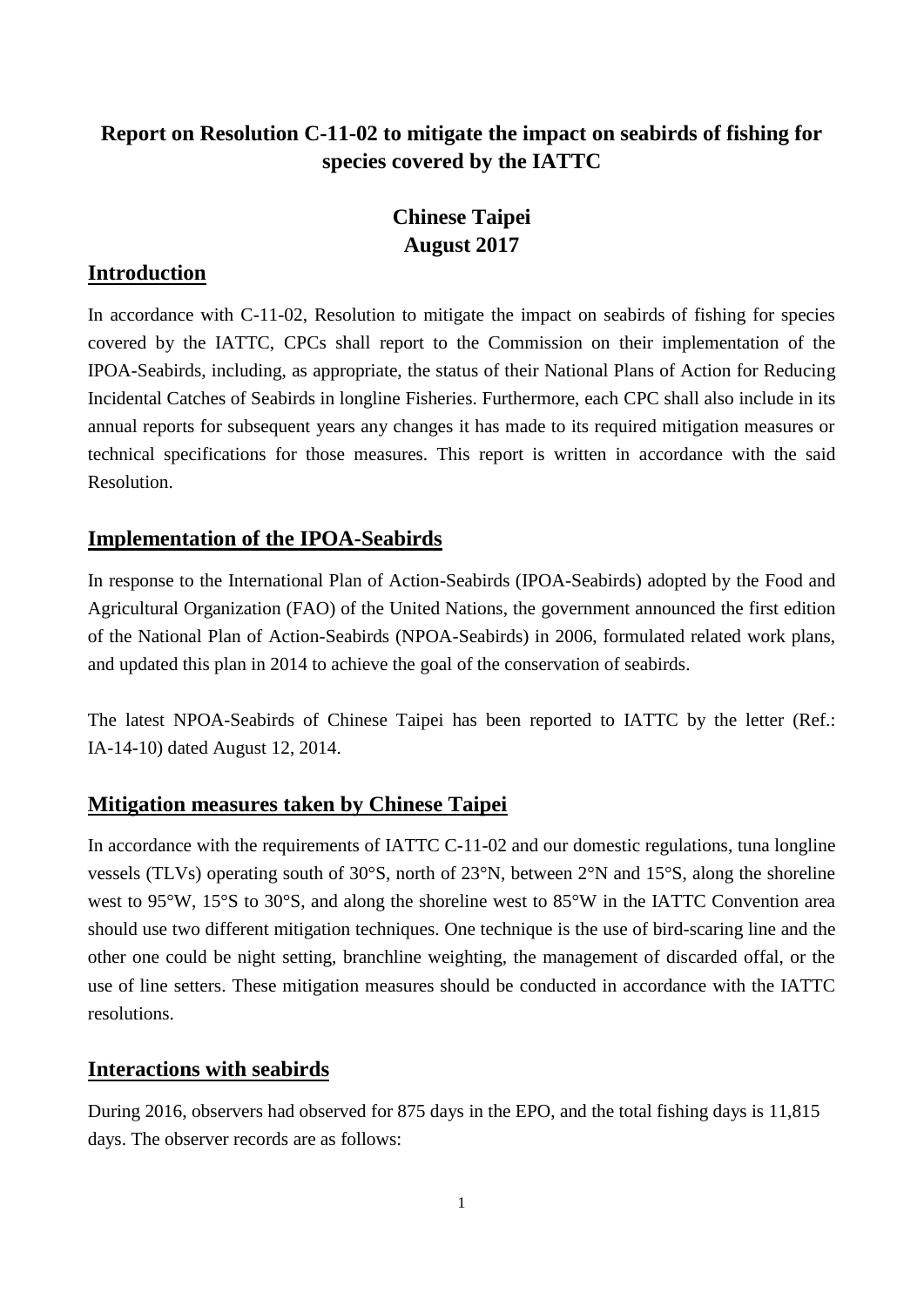| Date            | Lon       | Lat          | Species Code | Common Name                   | Release Status |
|-----------------|-----------|--------------|--------------|-------------------------------|----------------|
| 09-May-16       | $-148.21$ | $-33.29$ DIX |              | Wandering Albatross           | Dead           |
| $06$ -Dec-16    | $-148.56$ |              | 34.5 DKN     | <b>Black-footed Albatross</b> | Dead           |
| 25-Nov-16       | $-149.43$ | 32.55 DIZ    |              | Laysan Albatross              | Dead           |
| 26-Nov-16       | $-148.38$ |              | 32.4 DIZ     | Laysan Albatross              | Dead           |
| 22-Sep-16       | $-131.53$ | $-31.23$ DQS |              | Antipodean Albatross          | Dead           |
| 18-Sep-16       | $-130.58$ | $-29.49$ DIC |              | Grey Headed Albatross         | Dead           |
| 17-Sep-16       | $-130.58$ |              | $-29.3$ DIM  | <b>Black-Browed Albatross</b> | Dead           |
| 09-May-16       | $-148.21$ | $-33.29$ TQW |              | Campbell Albatross            | Dead           |
| 03-Sep-16       | $-130.26$ | $-29.34$ PRO |              | White-chinned Petrel          | Dead           |
| 29-Aug-16       | $-130.38$ | $-29.37$ PRO |              | White-chinned Petrel          | Dead           |
| 05-Sep-16       | $-130.12$ | $-29.32$ PRO |              | White-chinned Petrel          | Dead           |
| 08-Sep-16       | $-130.29$ | $-29.33$ PRO |              | White-chinned Petrel          | Dead           |
| 20-Sep-16       | $-130.55$ | $-29.03$ PRO |              | White-chinned Petrel          | Dead           |
| 19-Sep-16       | $-130.59$ | $-29.56$ PRO |              | White-chinned Petrel          | Dead           |
| $01$ -Oct-16    | $-133.06$ | $-31.12$ PRO |              | White-chinned Petrel          | Dead           |
| 04-Oct-16       | $-130.35$ | $-30.15$ PRO |              | White-chinned Petrel          | Dead           |
| 08-Oct-16       | $-128.38$ | $-31.55$ PRO |              | White-chinned Petrel          | Dead           |
| 09-Sep-16       | $-133.29$ | $-29.28$ PCI |              | Grey Petrel                   | Dead           |
| $17$ -Dec- $16$ | $-149.29$ |              | $-2.51$ FRM  | Great Frigatebird             | Dead           |
| 30-Sep-16       | $-146.42$ | $-10.57$ FRM |              | Great Frigatebird             | Dead           |